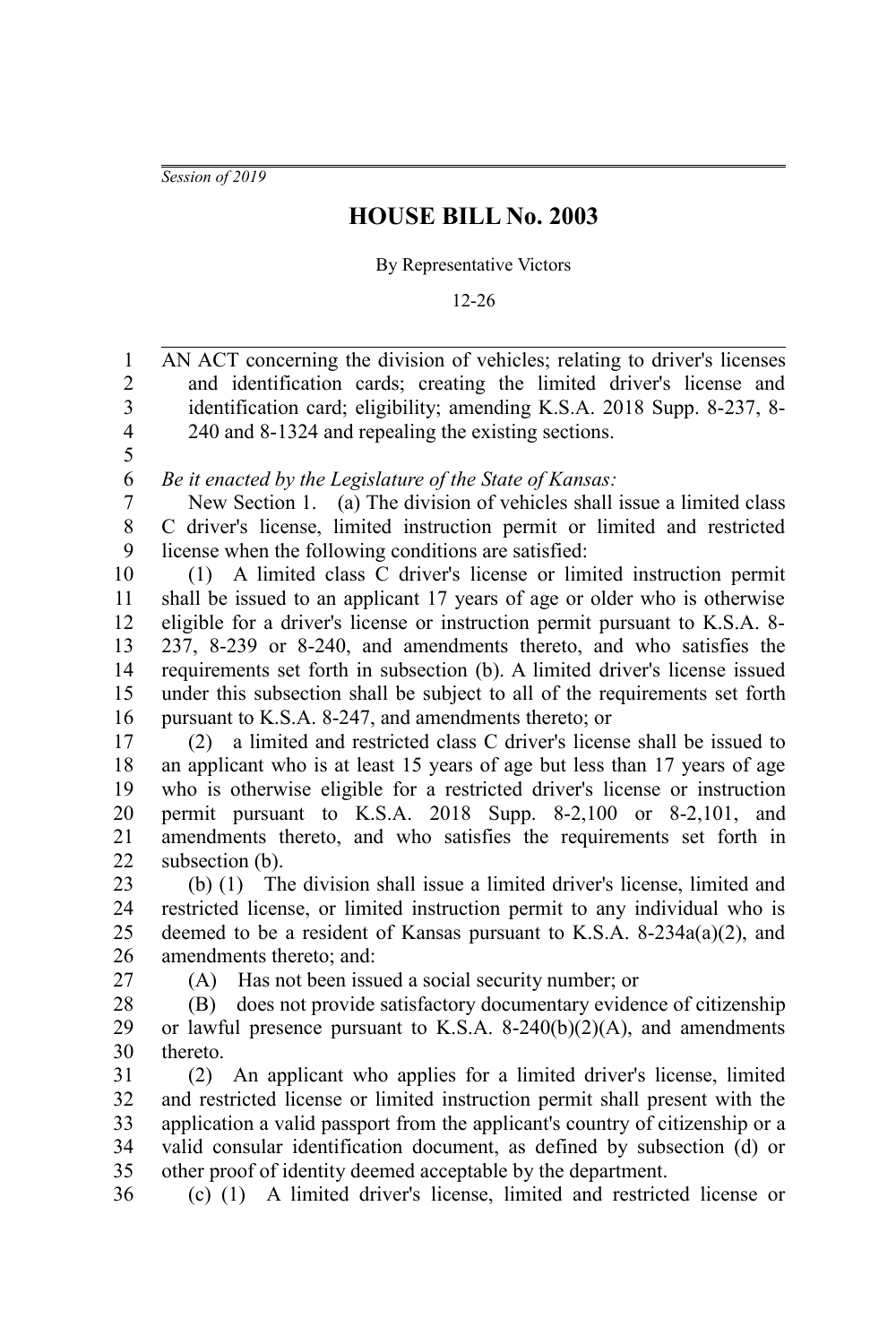limited instruction permit issued under this section shall contain a notice on its face that the license or permit is not acceptable for any of the purposes specified by the real id act of 2005 P.L. 109-13, or for the purposes of voting, the purchase of a firearm or establishing the holder's eligibility for public benefits. 1 2 3 4 5

(2) Any person to whom the division may issue a limited driver's license, limited and restricted license or limited instruction permit, pursuant to subsection (a), shall be subject to any and all provisions of the motor vehicle driver's license act, the uniform act regulating traffic on highways and any and all rules and regulations issued by the division to the same extent as any person issued a driver's license, unless otherwise provided, including, but not limited to, the mandatory insurance requirements and penalties set forth in K.S.A. 40-3101 et seq., and amendments thereto. 6 7 8 9 10 11 12 13 14

(3) Possession or presentation of a limited driver's license, limited and restricted license or limited instruction permit issued pursuant to this section, rather than a driver's license or instruction permit issued pursuant to K.S.A. 8-239 or 8-240 or K.S.A. 2018 Supp. 8-2,100 or 8-2,101, and amendments thereto, shall not be used to consider an individual's citizenship or immigration status and shall not be used as a basis for any investigation, criminal or otherwise, and shall not be used as the basis for an arrest, citation or detention. 15 16 17 18 19 20 21 22

(4) Information provided in an application for a limited driver's license, limited and restricted license or limited instruction permit is not a public record and shall not be disclosed by the division, unless required by court order. Pursuant to K.S.A. 45-229, and amendments thereto, the exception to the Kansas open records act contained in subsection (c) shall expire on June 30, 2024, unless the legislature reviews and reenacts these provisions prior to June 30, 2024. 23 24 25 26 27 28 29

(d) As used in this section, "consular identification document" means an official identification card issued by a foreign government that meets all of the following requirements: 30 31 32

(1) The identification card is issued through the foreign government's consular offices for the purpose of identifying a foreign national who is living outside the foreign jurisdiction. 33 34 35

(2) The foreign government requires the foreign national to provide proof of nationality that is within the foreign government's jurisdiction and proof of identity to obtain the identification card. 36 37 38

(3) The foreign government includes all of the following security features in the identification card: 39 40

- 41
- (A) A unique identification number;
- (B) an optically variable feature such as a hologram or color-shifting inks; 42 43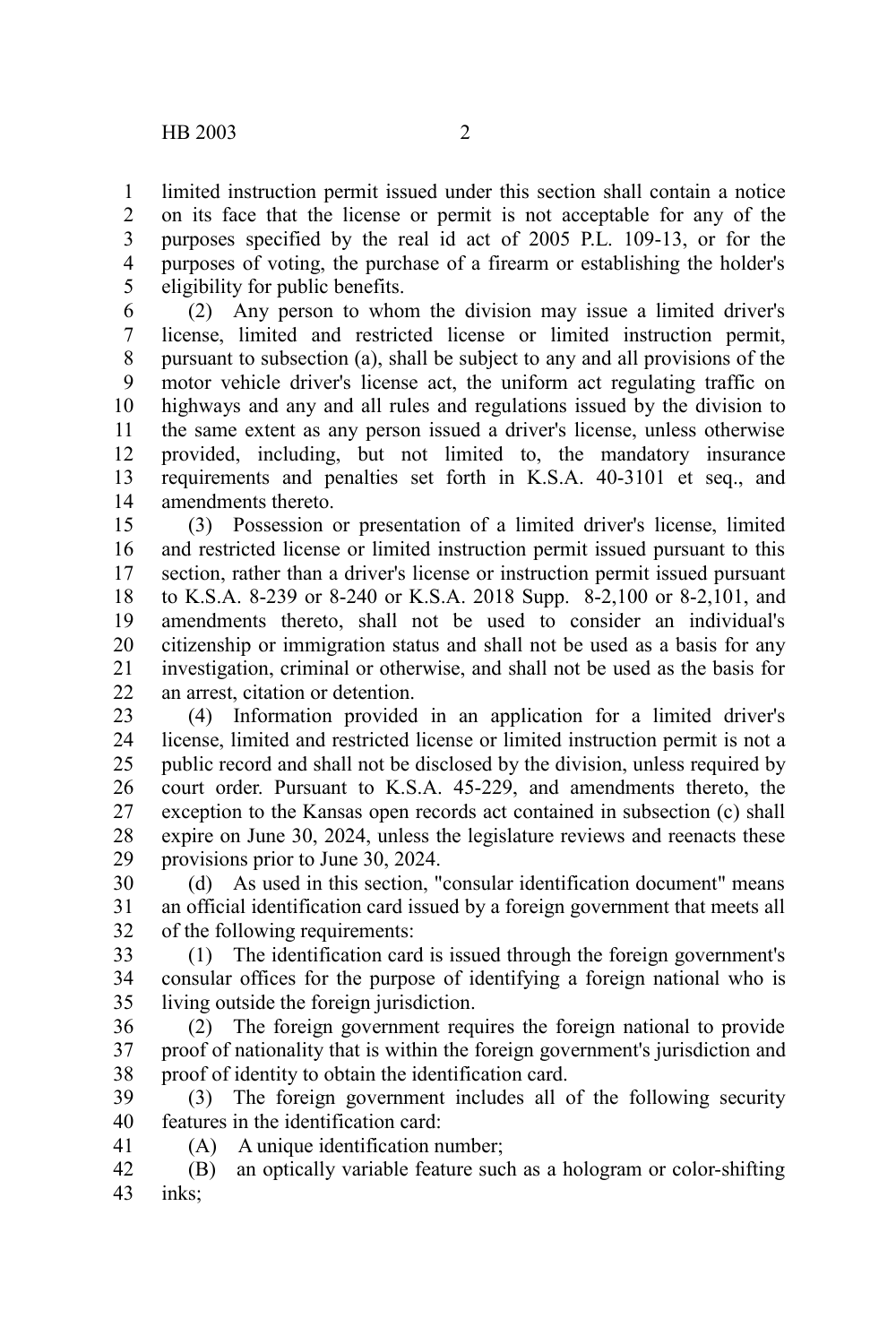6

- 
- (C) an ultraviolet image; 1
- (D) encoded information; 2
- (E) machine-readable technology; 3
- (F) microprinting; 4 5
	- (G) secure laminate; and
		- (H) integrated photograph and signature.

(4) The identification card includes on its face the name of the individual to whom it is issued, the date of issuance, the date of expiration, the name of the issuing consular office or foreign government and the unique identification number. The identification card must include an English translation of the data fields. 7 8 9 10 11

(5) The issuing consular office or foreign government has filed with the division a copy of the foreign government's standard consular identification document and a certification of the procedures that are used to satisfy the requirements pursuant to subsections (b) and (c). 12 13 14 15

(e) The secretary of revenue shall promulgate rules and regulations necessary to carry out the provisions of this section. 16 17

(f) This section shall be a part of and supplemental to the motor vehicle driver's license act. 18 19

Sec. 2. K.S.A. 2018 Supp. 8-237 is hereby amended to read as follows: 8-237. The division of vehicles shall not issue any driver's license to any person: 20 21 22

(a) Who is under the age of 17 years, except that the division may issue a restricted class C or M license, as provided in K.S.A. 2018 Supp. 8- 2,101, and amendments thereto, or a farm permit, under K.S.A. 8-296, and amendments thereto. 23 24 25 26

(b) Who is under the age of 18 years, except as provided in K.S.A. 8- 2,147, and amendments thereto, for the purpose of driving a commercial or class A or B motor vehicle. 27 28 29

(c) Whose license is currently revoked, suspended or canceled in this or any other state, except as provided in K.S.A. 8-256, and amendments thereto. 30 31 32

(d) Who is a habitual drunkard, habitual user of narcotic drugs or habitual user of any other drug to a degree which renders the user incapable of safely driving a motor vehicle. 33 34 35

(e) Who has previously been adjudged to be afflicted with or suffering from any mental disability or disease and who, at the time of making application for a driver's license, has not been restored to capacity in the manner provided by law. Application of this limitation to any person known to have suffered any seizure disorder is subject to the provisions of K.S.A. 8-247, and amendments thereto. 36 37 38 39 40 41

(f) Who is required by the motor vehicle drivers' license act to take an examination, unless the person has successfully passed the examination. 42 43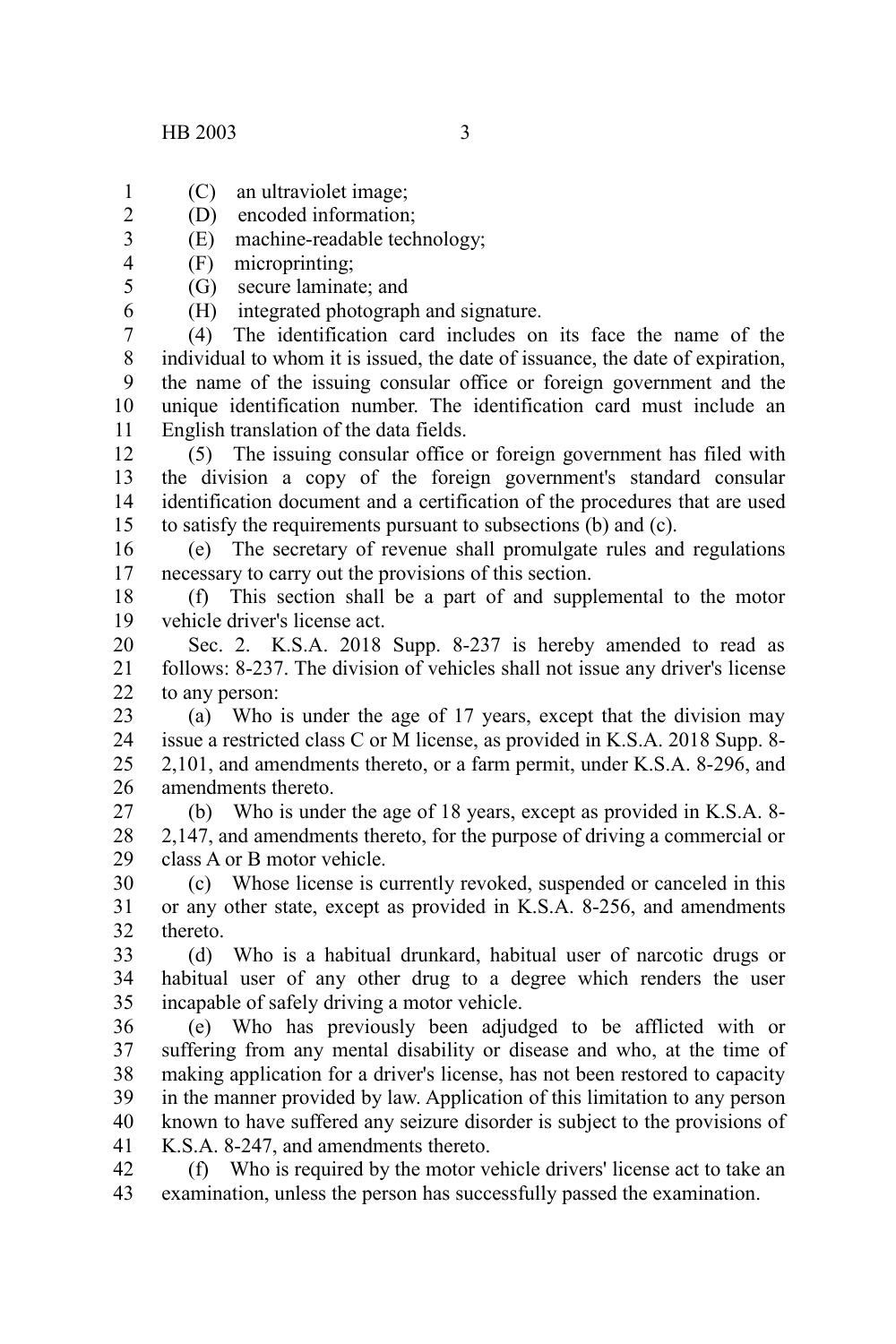(g) Who is at least 16 years of age and less than 17 years of age, who is applying for a driver's license for the first time since reaching 16 years of age and who, three times or more, has been adjudged to be a traffic offender under the Kansas juvenile code or a juvenile offender under the revised Kansas juvenile justice code, by reason of violation of one or more statutes regulating the movement of traffic on the roads, streets or highways of this state, except that, in the discretion of the director, the person may be issued a driver's license which is restricted in the manner the division deems to be appropriate. No person described by this subsection shall be eligible to receive a driver's license which is not restricted until the person has reached the age of 17 years. 1 2 3 4 5 6 7 8 9 10 11

(h) Who has not submitted proof of age or proof of identity, as required by K.S.A. 8-240, and amendments thereto. 12 13

(i) Whose presence in the United States is in violation of federal immigration laws*, unless such person is applying for a limited driver's license, limited and restricted license or limited instruction permit pursuant to section 1, and amendments thereto*. 14 15 16 17

Sec. 3. K.S.A. 2018 Supp. 8-240 is hereby amended to read as follows: 8-240. (a) (1) Every application for an instruction permit shall be made upon a form furnished by the division of vehicles and accompanied by a fee of \$2 for class A, B, C or M and \$5 for all commercial classes. Every other application shall be made upon a form furnished by the division and accompanied by an examination fee of \$3, unless a different fee is required by K.S.A. 8-241, and amendments thereto, and by the proper fee for the license for which the application is made. All commercial class applicants shall be charged a \$15 driving test fee for the drive test portion of the commercial driver's license application. If the applicant is not required to take an examination or the commercial license drive test, the examination or commercial drive test fee shall not be required. The examination shall consist of three tests, as follows: (A) Vision; (B) written; and (C) driving. For a commercial driver's license, the drive test shall consist of three components, as follows: (A) Pre-trip; (B) skills test; and (C) road test. If the applicant fails the vision test, the applicant may have correction of vision made and take the vision test again without any additional fee. If an applicant fails the written test, the applicant may take such test again upon the payment of an additional examination fee of \$1.50. If an applicant fails the driving test, the applicant may take such test again upon the payment of an additional examination fee of \$1.50. If an applicant for a commercial driver's license fails any portion of the commercial drive test, the applicant may take such test again upon the payment of an additional drive test fee of \$10. If an applicant fails to pass all three of the tests within a period of six months from the date of original application and desires to take additional tests, 18 19 20 21 22 23 24 25 26 27 28 29 30 31 32 33 34 35 36 37 38 39 40 41 42 43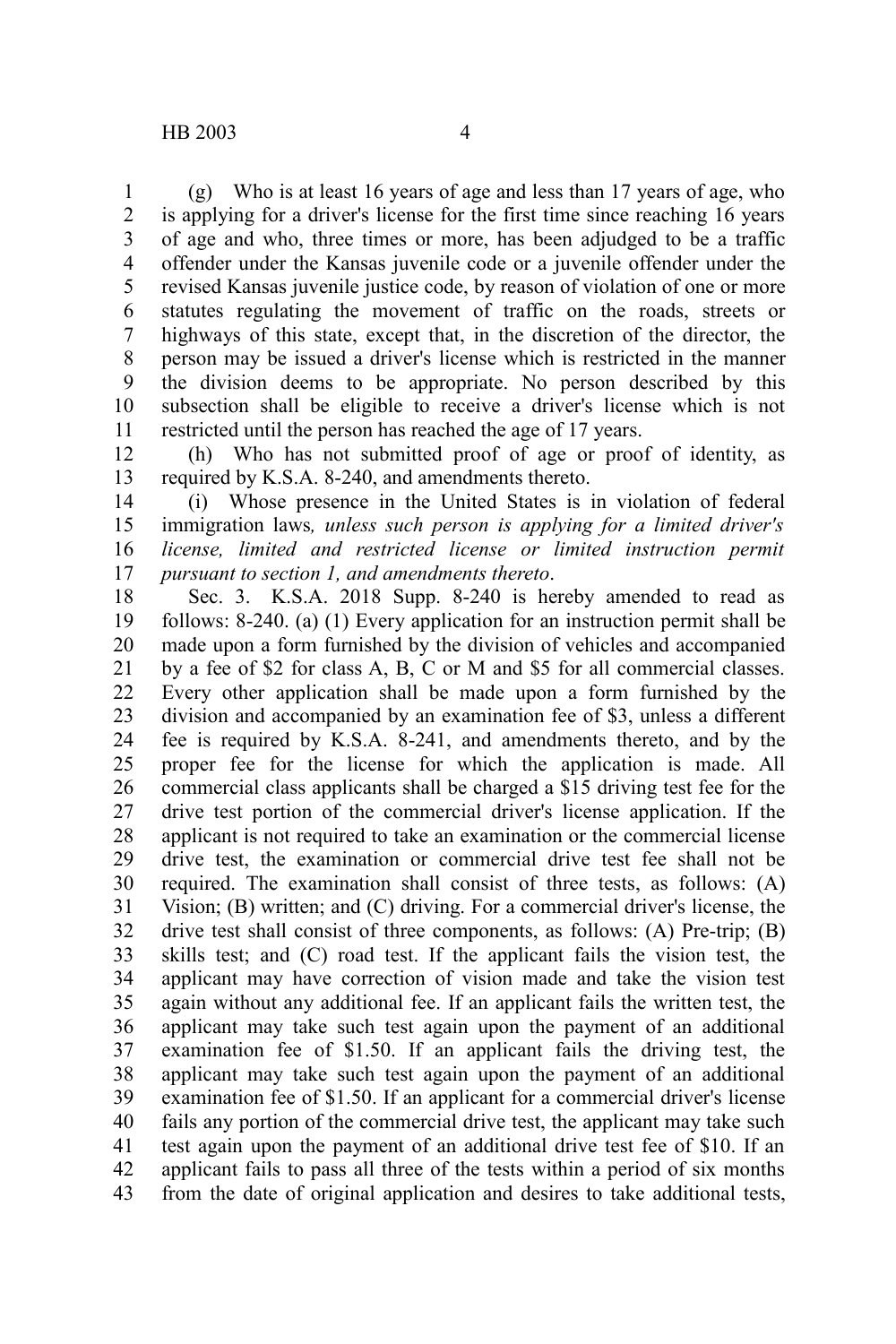the applicant shall file an application for reexamination upon a form furnished by the division, which shall be accompanied by a reexamination fee of \$3, except that any applicant who fails to pass the written or driving portion of an examination four times within a six-month period, shall be required to wait a period of six months from the date of the last failed examination before additional examinations may be given. Upon the filing of such application and the payment of such reexamination fee, the applicant shall be entitled to reexamination in like manner and subject to the additional fees and time limitation as provided for examination on an original application. If the applicant passes the reexamination, the applicant shall be issued the classified driver's license for which the applicant originally applied, which license shall be issued to expire as if the applicant had passed the original examination. 1 2 3 4 5 6 7 8 9 10 11 12 13

(2) Applicants for class M licenses who have completed prior motorcycle safety training in accordance with department of defense instruction 6055.04 (DoDI 6055.04) or the motorcycle safety foundation are not required to complete further written and driving testing pursuant to paragraph (1). An applicant seeking exemption from the written and driving tests pursuant to this paragraph shall provide a copy of the motorcycle safety foundation completion form to the division prior to receiving a class M license. 14 15 16 17 18 19 20 21

(3) On and after January 1, 2017, an applicant for a class M license who passes a driving examination on a three-wheeled motorcycle which is not an autocycle shall have a restriction placed on such applicant's license limiting the applicant to the operation of a registered three-wheeled motorcycle. An applicant for a class M license who passes a driving examination on a two-wheeled motorcycle may operate any registered two-wheeled or three-wheeled motorcycle. The driving examination required by this paragraph shall be administered by the division, by the department of defense or as part of a curriculum recognized by the motorcycle safety foundation. 22 23 24 25 26 27 28 29 30 31

(b) (1) For the purposes of obtaining any driver's license or instruction permit, an applicant shall submit, with the application, proof of age and proof of identity as the division may require. The applicant also shall provide a photo identity document, except that a non-photo identity document is acceptable if it includes both the applicant's full legal name and date of birth, and documentation showing the applicant's name, the applicant's address of principal residence and the applicant's social security number. The applicant's social security number shall remain confidential and shall not be disclosed, except as provided pursuant to K.S.A. 74-2012, and amendments thereto. If the applicant does not have a social security number the applicant shall provide proof of lawful presence and Kansas residency*, unless such person is applying for a limited driver's license,* 32 33 34 35 36 37 38 39 40 41 42 43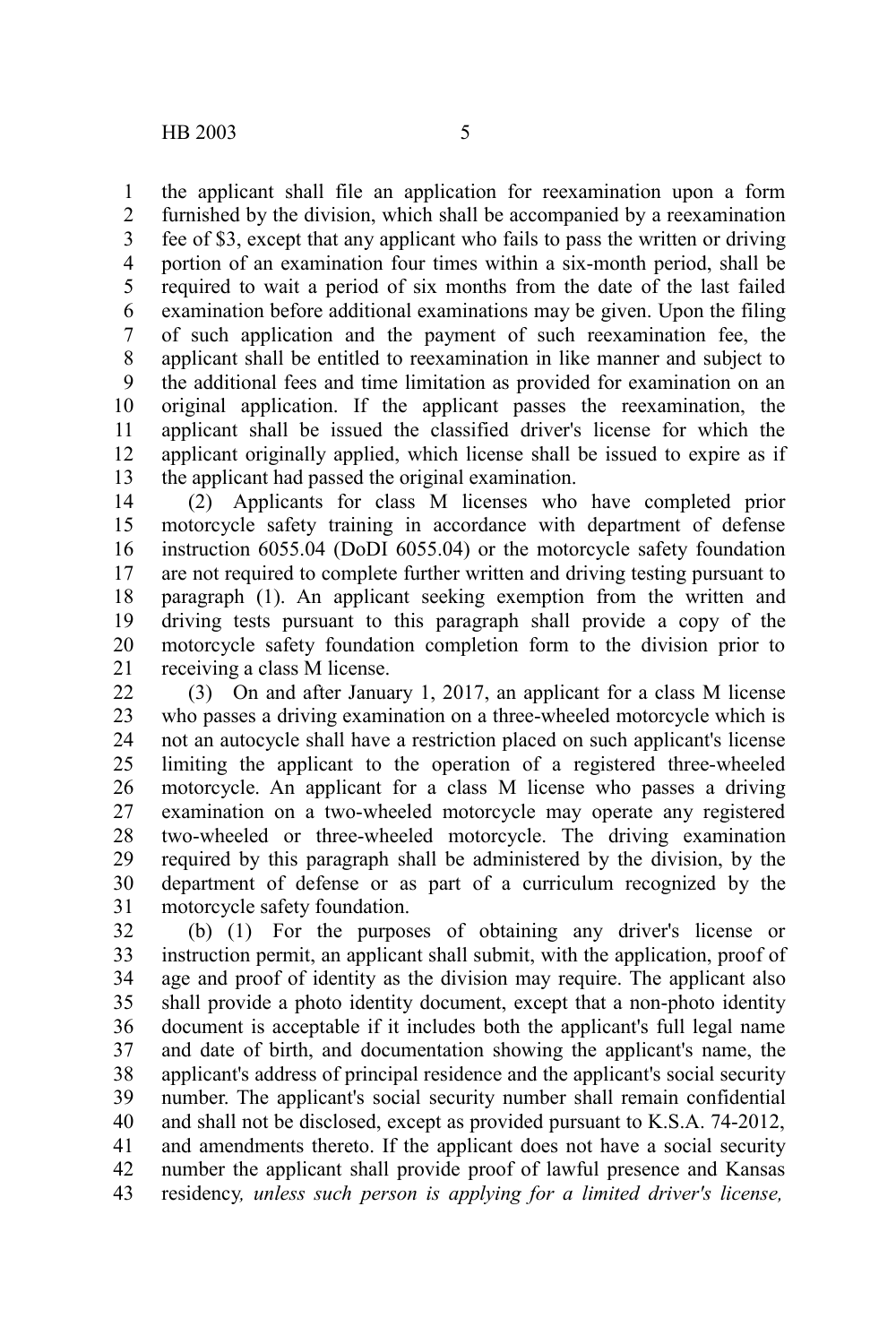*limited and restricted license or limited instruction permit pursuant to section 1, and amendments thereto*. The division shall assign a distinguishing number to the license or permit. 1 2 3

(2) *(A) Except as provided in subsection (B),* the division shall not issue any driver's license or instruction permit to any person who fails to provide proof that the person is lawfully present in the United States. Before issuing a driver's license or instruction permit to a person, the division shall require valid documentary evidence that the applicant:  $(A)$  $(i)$  Is a citizen or national of the United States;  $(B)$  *(ii)* is an alien lawfully admitted for permanent or temporary residence in the United States;  $\leftarrow$ *(iii)* has conditional permanent resident status in the United States;  $(D)$  *(iv)* has an approved application for asylum in the United States or has entered into the United States in refugee status;  $(E)$  (v) has a valid, unexpired nonimmigrant visa or nonimmigrant visa status for entry into the United States; (F) *(vi)* has a pending application for asylum in the United States; (G) *(vii)* has a pending or approved application for temporary protected status in the United States;  $(H)$  *(viii)* has approved deferred action status; or  $(H)$  *(ix)* has a pending application for adjustment of status to that of an alien lawfully admitted for permanent residence in the United States or conditional permanent resident status in the United States. 4 5 6 7 8 9 10 11 12 13 14 15 16 17 18 19 20

*(B) The division shall issue a limited driver's license, limited and restricted license or limited instruction permit to any applicant who fulfills the requirements set forth in section 1, and amendments thereto.* 21 22 23

(3) If an applicant provides evidence of lawful presence set out in subsections  $(b)(2)(E)$  (b)(2)(A)(v) through  $(2)(H)$  (A)(ix), or is an alien lawfully admitted for temporary residence under subsection  $(b)(2)(B)$  *(b)*  $(2)(A)(ii)$ , the division may only issue a driver's license to the person under the following conditions: (A) A driver's license issued pursuant to this subparagraph shall be valid only during the period of time of the applicant's authorized stay in the United States or, if there is no definite end to the period of authorized stay, a period of one year; (B) a driver's license issued pursuant to this subparagraph shall clearly indicate that it is temporary and shall state the date on which it expires; (C) no driver's license issued pursuant to this subparagraph shall be for a longer period of time than the time period permitted by K.S.A. 8-247(a), and amendments thereto; and (D) a driver's license issued pursuant to this subparagraph may be renewed, subject at the time of renewal, to the same requirements and conditions as set out in this subsection (b) for the issuance of the original driver's license. 24 25 26 27 28 29 30 31 32 33 34 35 36 37 38 39

(4) The division shall not issue any driver's license or instruction permit to any person who is not a resident of the state of Kansas, except as provided in K.S.A. 8-2,148, and amendments thereto. 40 41 42

43

(5) The division shall not issue a driver's license to a person holding a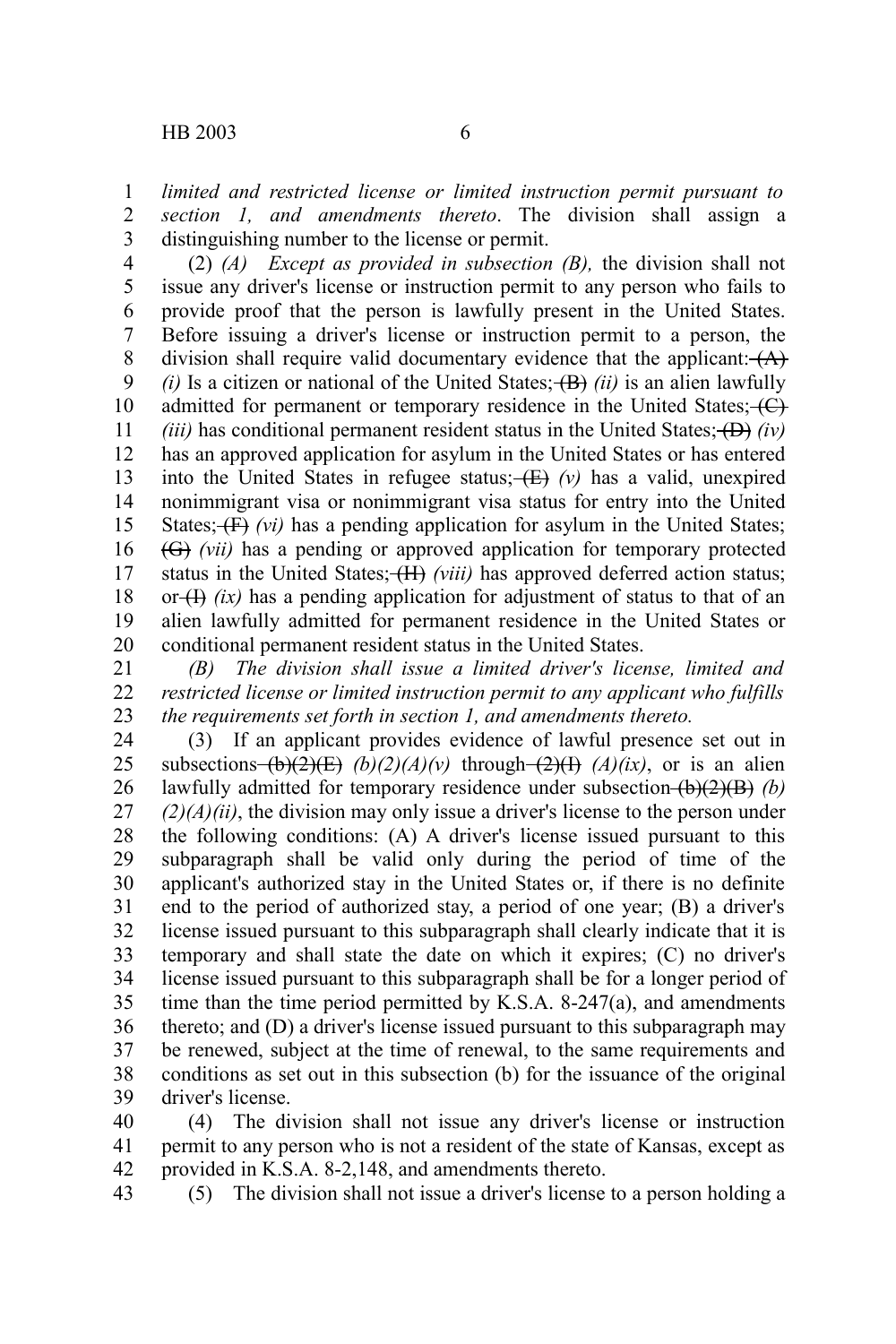driver's license issued by another state without making reasonable efforts to confirm that the person is terminating or has terminated the driver's license in the other state. 1 2 3

(6) The parent or guardian of an applicant under 16 years of age shall sign the application for any driver's license submitted by such applicant. 4 5

(c) Every application shall state the full legal name, date of birth, gender and address of principal residence of the applicant, and briefly describe the applicant, and shall state whether the applicant has been licensed as a driver prior to such application, and, if so, when and by what state or country. Such application shall state whether any such license has ever been suspended or revoked, or whether an application has ever been refused, and, if so, the date of and reason for such suspension, revocation or refusal. In addition, applications for commercial drivers' licenses and instruction permits for commercial licenses must include the following: The applicant's social security number; the person's signature; the person's: (1) Digital color image or photograph; or (2) a laser engraved photograph; certifications, including those required by 49 C.F.R. § 383.71(a), effective January 1, 1991; a consent to release driving record information; and, any other information required by the division. Each application for a driver's license shall include a question asking if the applicant is willing to give such applicant's authorization to be listed as an organ, eye or tissue donor in the Kansas donor registry in accordance with the revised uniform anatomical gift act, K.S.A. 65-3220 through 65-3244, and amendments [thereto]. The gift would become effective upon the death of the donor. 6 7 8 9 10 11 12 13 14 15 16 17 18 19 20 21 22 23 24

(d) When an application is received from a person previously licensed in another jurisdiction, the division shall request a copy of the driver's record from the other jurisdiction. When received, the driver's record shall become a part of the driver's record in this state with the same force and effect as though entered on the driver's record in this state in the original instance. 25 26 27 28 29 30

(e) When the division receives a request for a driver's record from another licensing jurisdiction the record shall be forwarded without charge. 31 32

33

(f) A fee shall be charged as follows:

(1) For a class C driver's license issued to a person at least 21 years of age, but less than 65 years of age, \$18; 34 35

(2) for a class C driver's license issued to a person 65 years of age or older, \$12; 36 37

(3) for a class M driver's license issued to a person at least 21 years of age, but less than 65 years of age, \$12.50; 38 39

(4) for a class M driver's license issued to a person 65 years of age or older, \$9; 40 41

(5) for a class A or B driver's license issued to a person who is at least 21 years of age, but less than 65 years of age, \$24; 42 43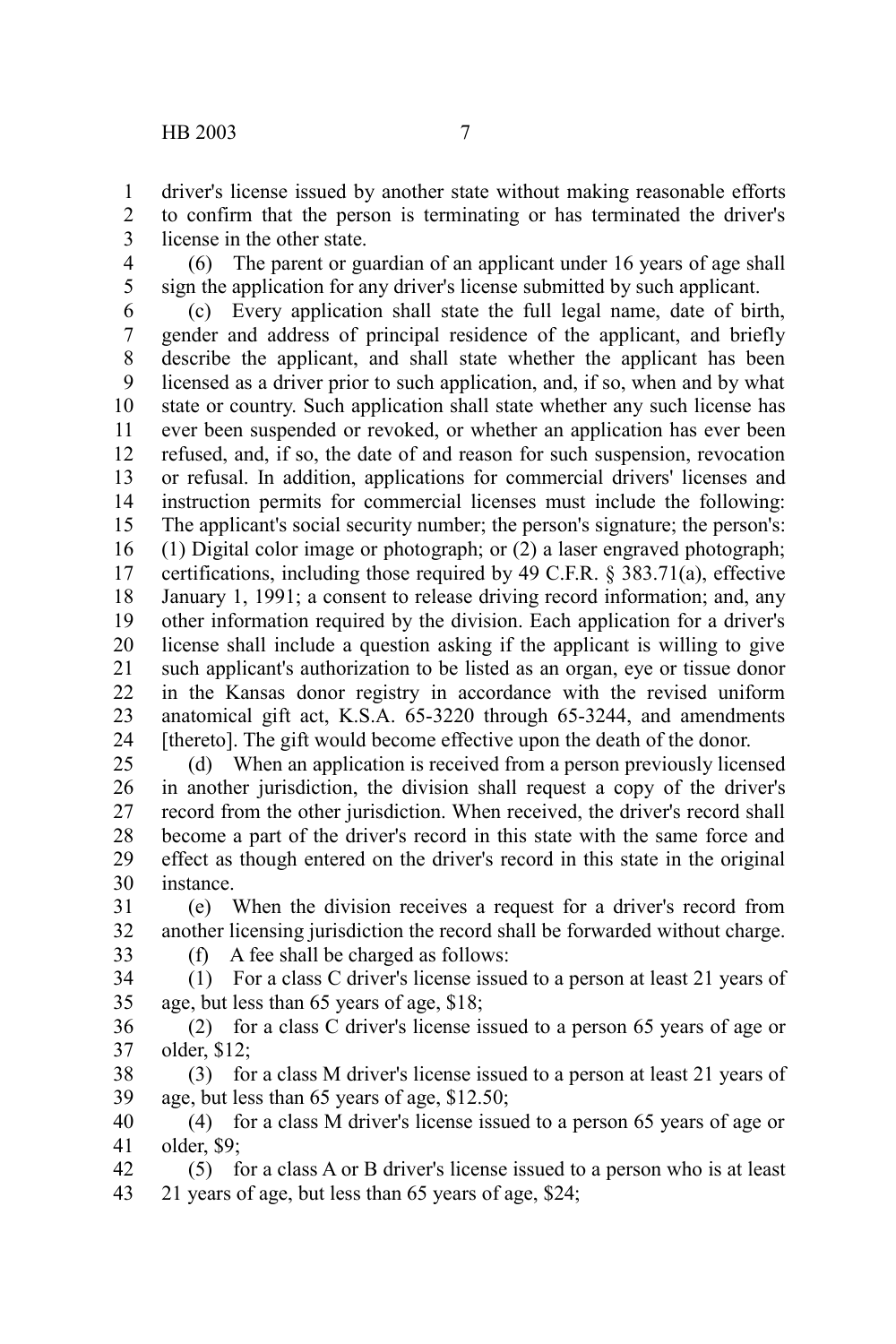## HB 2003 8

(6) for a class A or B driver's license issued to a person 65 years of age or older, \$16; 1 2

(7) for any class of commercial driver's license issued to a person 21 years of age or older, \$18; or 3 4

5 6

(8) for class A, B, C or M, or a farm permit, or any commercial driver's license issued to a person less than 21 years of age, \$20.

A fee of \$10 shall be charged for each commercial driver's license endorsement, except air brake endorsements which shall have no charge. 7 8

A fee of \$3 per year shall be charged for any renewal of a license issued prior to the effective date of this act to a person less than 21 years of age. 9 10

If one fails to make an original application or renewal application for a driver's license within the time required by law, or fails to make application within 60 days after becoming a resident of Kansas, a penalty of \$1 shall be added to the fee charged for the driver's license. 11 12 13 14

(g) Any person who possesses an identification card as provided in K.S.A. 8-1324, and amendments thereto, shall surrender such identification card to the division upon being issued a valid Kansas driver's license or upon reinstatement and return of a valid Kansas driver's license. 15 16 17 18

(h) The division shall require that any person applying for a driver's license submit to a mandatory facial image capture. The captured facial image shall be displayed on the front of the applicant's driver's license. 19 20 21

(i) The director of vehicles may issue a temporary driver's license to an applicant who cannot provide valid documentary evidence as defined by subsection (b)(2), if the applicant provides compelling evidence proving current lawful presence. Any temporary license issued pursuant to this subsection shall be valid for one year. 22 23 24 25 26

(j) (1) For purposes of this subsection, the division may rely on the division's most recent, existing color digital image and signature image of the applicant for the class C or M driver's license if the division has the information on file. The determination on whether an electronic online renewal application or equivalent of a driver's license is permitted shall be made by the director of vehicles or the director's designee. The division shall not renew a driver's license through an electronic online or equivalent process if the license has been previously renewed through an electronic online application in the immediately preceding driver's license period. No renewal under this subsection shall be granted to any person who is: (A) Younger than 30 days from turning 21 years of age; (B) 65 years of age or older; (C) a registered offender pursuant to K.S.A. 22-4901 et seq., and amendments thereto; or (D) has a temporary driver's license issued pursuant to K.S.A. 8-240(b)(3), and amendments thereto, provided the license is not otherwise withdrawn. 27 28 29 30 31 32 33 34 35 36 37 38 39 40 41

(2) The vision examination requirements in K.S.A. 8-247(e), and amendments thereto, are not required for electronic online renewal 42 43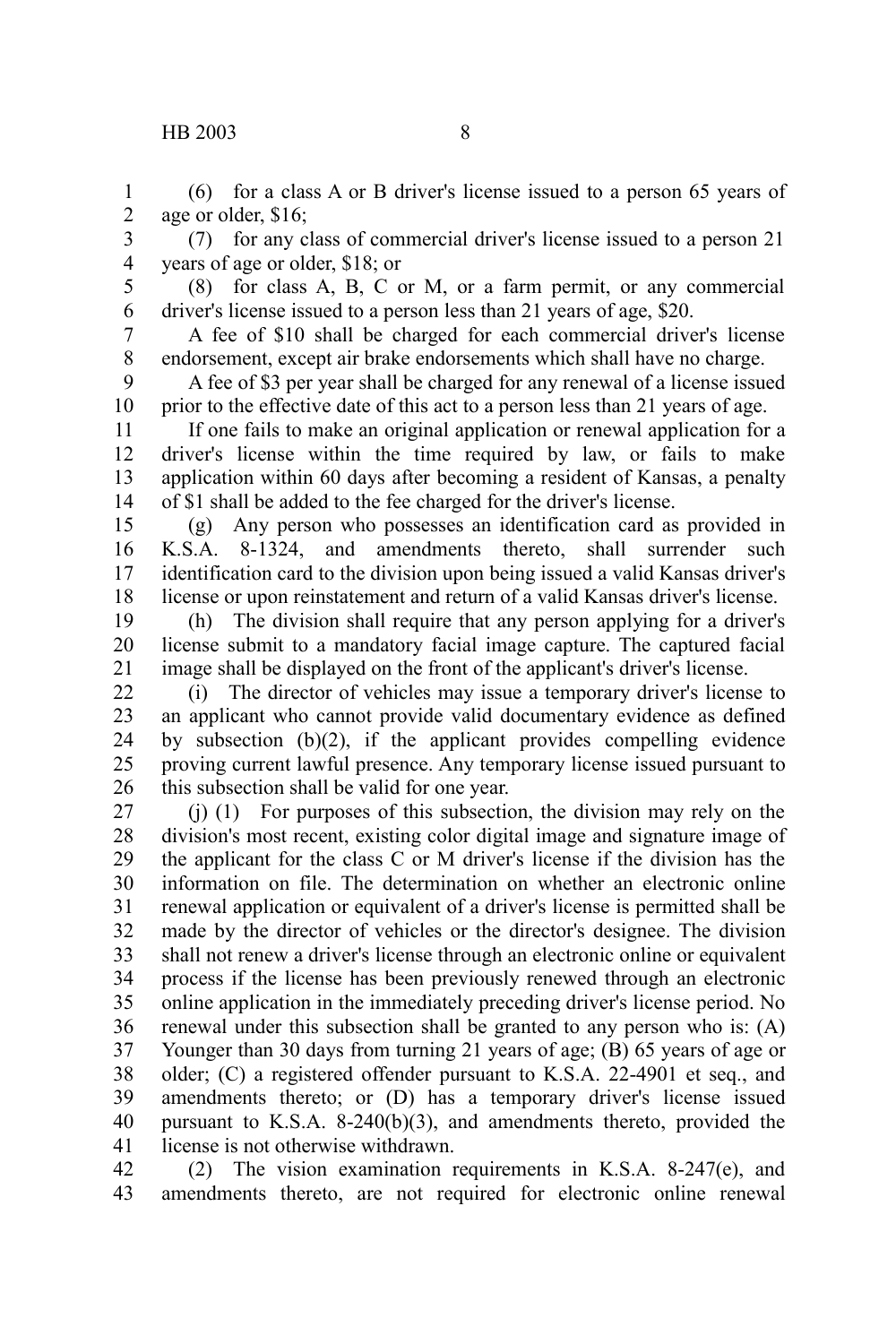applications, except that the electronic online renewal applicant must certify under penalty of law that the applicant's vision satisfies the requirements of K.S.A. 8-295, and amendments thereto, and has undergone an examination of eyesight by a licensed ophthalmologist or a licensed optometrist within the last year. As a condition for any electronic online renewal application, the applicant must: (A) Authorize the exchange of vision and medical information between the division and the applicant's ophthalmologist or optometrist; and (B) is at least 21 years of age, but less than 50 years of age. The ophthalmologist or optometrist shall have four business days to confirm or deny the vision and medical information of the applicant. If no response is received by the division, the division shall accept the vision and medical information provided for processing the renewal application. The waiver of vision examination for online renewal applications contained within this subsection shall expire on July 1, 2022. 1 2 3 4 5 6 7 8 9 10 11 12 13 14

(3) The secretary of revenue shall adopt and administer rules and regulations to implement a program to permit an electronic online renewal of a driver's license, including, but not limited to, requirements that an electronic online renewal applicant shall have previously provided documentation of identity, lawful presence and residence to the division for electronic scanning. 15 16 17 18 19 20

(4) Prior to February 1, 2022, the division shall report to the house and senate committees on transportation regarding the online renewal process of this subsection and its effects to safety on the state's roads and highways. 21 22 23 24

Sec. 4. K.S.A. 2018 Supp. 8-1324 is hereby amended to read as follows: 8-1324. (a) Any resident who does not hold a current valid Kansas driver's license may make application to the division of vehicles and be issued one identification card. 25 26 27 28

(b) (1) Each application for an identification card shall include a question asking if the applicant is willing to give such applicant's authorization to be listed as an organ, eye and tissue donor in the Kansas donor registry in accordance with the revised uniform anatomical gift act, K.S.A. 65-3220 through 65-3244, and amendments thereto. The gift would become effective upon the death of the donor. 29 30 31 32 33 34

(2) For the purpose of obtaining an identification card, an applicant shall submit, with the application, proof of age, proof of identity and proof of lawful presence. An applicant shall submit with the application a photo identity document, except that a non-photo identity document is acceptable if it includes both the applicant's full legal name and date of birth, and documentation showing the applicant's name, the applicant's address of principal residence and the applicant's social security account number. The applicant's social security number shall remain confidential and shall not be disclosed, except as provided pursuant to K.S.A. 74-2014, and 35 36 37 38 39 40 41 42 43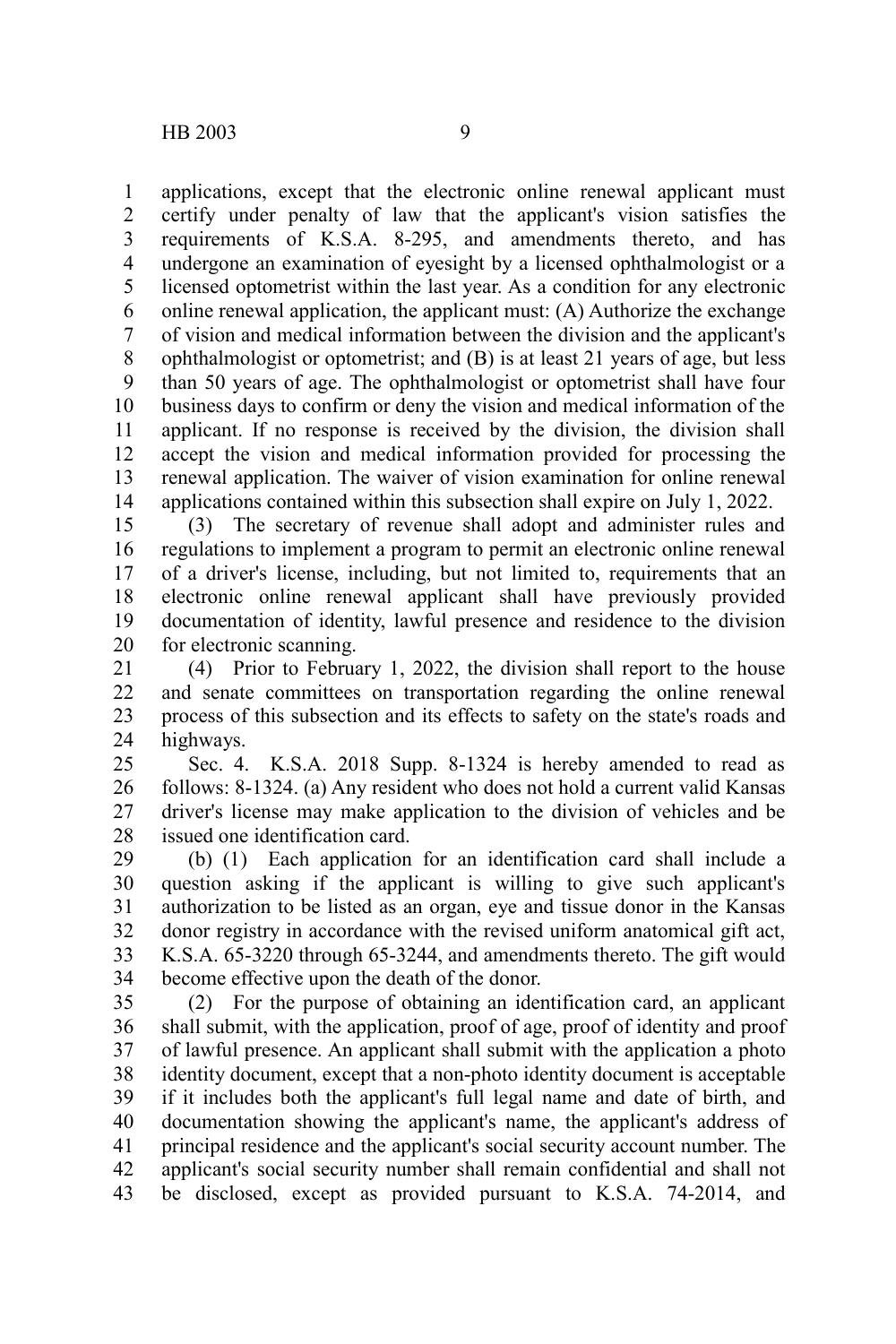amendments thereto. If the applicant does not have a social security number, the applicant shall provide proof of lawful presence and Kansas residency. The division shall assign a distinguishing number to the identification card. Before issuing an identification card to a person, the division shall make reasonable efforts to verify with the issuing agency the issuance, validity and completeness of each document required to be

presented by the applicant to prove age, identity and lawful presence. (c) The division shall not issue an identification card to any person who fails to provide proof that the person is lawfully present in the United States. If an applicant provides evidence of lawful presence as set out in K.S.A. 8-240(b)(2) $(E)/A$ / $(v)$  through- $\frac{2}{H}/A$ / $(ix)$ , and amendments thereto, or is an alien lawfully admitted for temporary residence under K.S.A. 8-240(b)(2) $\left(\frac{B}{A}\right)$ *(ii)*, and amendments thereto, the division may only issue a temporary identification card to the person under the following conditions: (A) *(1)* A temporary identification card issued pursuant to this<del> subparagraph</del> *subsection* shall be valid only during the period of time of the applicant's authorized stay in the United States or, if there is no definite end to the period of authorized stay, a period of one year; $(\overrightarrow{B})$  (2) a temporary identification card issued pursuant to this subparagraph *subsection* shall clearly indicate that it is temporary and shall state the date upon which it expires;  $\left(\frac{C}{d}\right)$  (3) no temporary identification card issued pursuant to this subparagraph *subsection* shall be for a longer period of time than the time period permitted by K.S.A. 8-1325, and amendments thereto; and  $(D)$  (4) a temporary identification card issued pursuant to this subparagraph *subsection* may be renewed, subject at the time of renewal, to the same requirements and conditions set forth in this subsection  $(e)$  for the issuance of the original temporary identification card. 8 9 10 11 12 13 14 15 16 17 18 19 20 21 22 23 24 25 26 27 28

(d) The division shall not issue an identification card to any person who holds a current valid Kansas driver's license unless such driver's license has been physically surrendered pursuant to the provisions of K.S.A. 8-1002(e), and amendments thereto. 29 30 31 32

(e) The division shall refuse to issue an identification card to a person holding a driver's license or identification card issued by another state without confirmation that the person is terminating or has terminated the license or identification card. 33 34 35 36

(f) The parent or guardian of an applicant under 16 years of age shall sign the application for an identification card submitted by such applicant. 37 38

(g) (1) The division shall require payment of a fee of \$14 at the time application for an identification card is made, except that persons who are 65 or more years of age or who are handicapped, as defined in K.S.A. 8- 1,124, and amendments thereto, shall be required to pay a fee of only \$10. In addition to the fees prescribed by this subsection, the division shall 39 40 41 42 43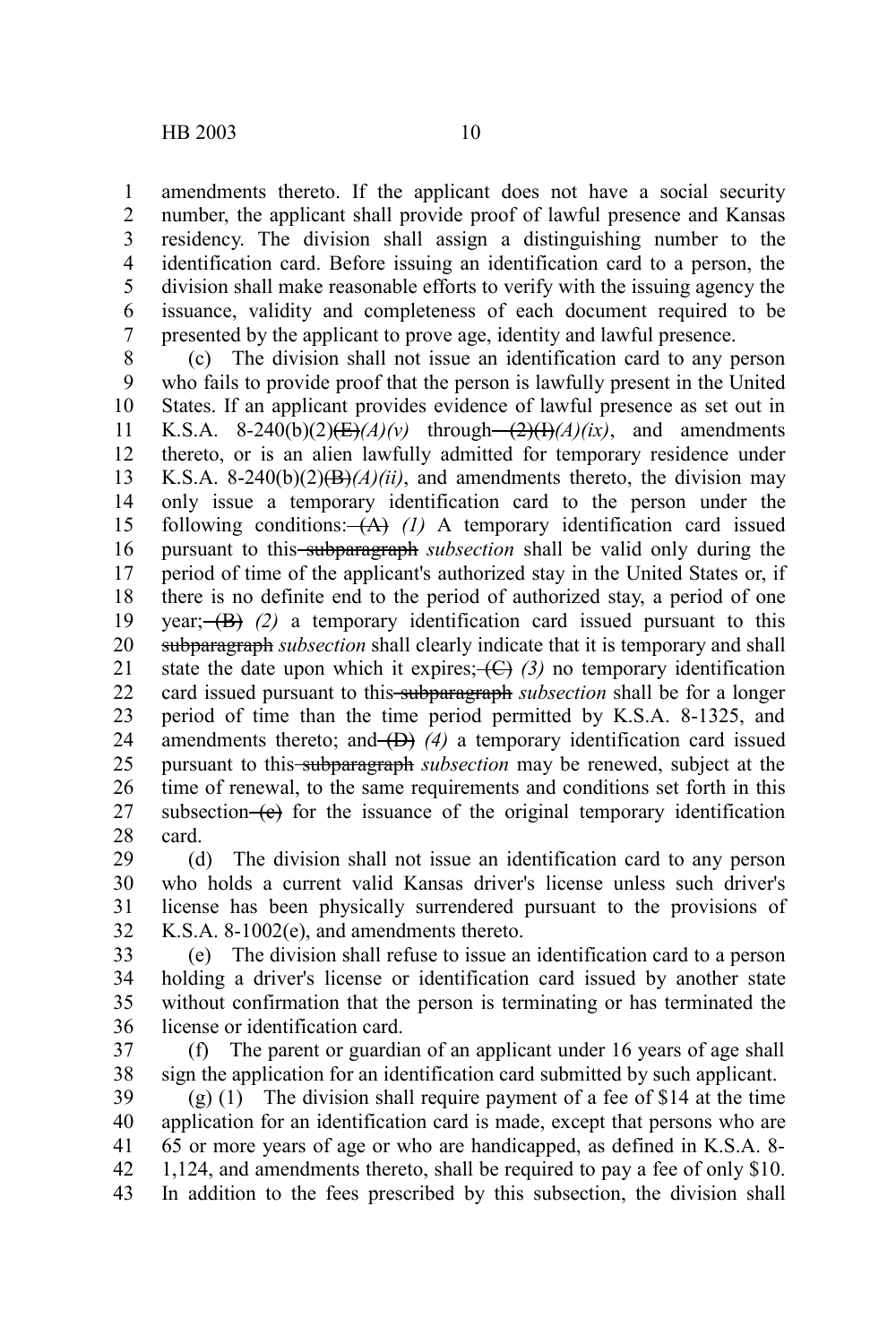require payment of the photo fee established pursuant to K.S.A. 8-243, and amendments thereto, for the cost of the photograph to be placed on the identification card. 1 2 3

(2) The division shall not require or accept payment of application or photo fees under this subsection for any person 17 years of age or older for purposes of meeting the voter identification requirements of K.S.A. 25- 2908, and amendments thereto. Such person shall: 4 5 6 7

(A) Swear under oath that such person desires an identification card in order to vote in an election in Kansas and that such person does not possess any of the forms of identification acceptable under K.S.A. 25- 2908, and amendments thereto. The affidavit shall specifically list the acceptable forms of identification under K.S.A. 25-2908, and amendments thereto; and 8 9 10 11 12 13

14

(B) produce evidence that such person is registered to vote in Kansas.

(3) The secretary of revenue shall adopt rules and regulations in order to implement the provisions of paragraph (2). 15 16

(h) All Kansas identification cards shall have physical security features designed to prevent tampering, counterfeiting or duplication for fraudulent purposes. 17 18 19

(i) For the purposes of K.S.A. 8-1324 through 8-1328, and amendments thereto, a person shall be deemed to be a resident of the state if: 20 21  $22$ 

23

(1) The person owns, leases or rents a place of domicile in this state;

(2) the person engages in a trade, business or profession in this state; 24

(3) the person is registered to vote in this state; 25

26 27 (4) the person enrolls the person's child in a school in this state; or (5) the person registers the person's motor vehicle in this state.

(j) The division shall require that any person applying for an identification card submit to a mandatory facial image capture. The captured facial image shall be displayed on the front of the applicant's identification card. 28 29 30 31

(k) (1) Any person who is a veteran may request that the division issue to such person a nondriver identification card which shall include the designation "VETERAN" displayed on the front of the nondriver identification card at a location to be determined by the secretary of revenue. In order to receive a nondriver identification card described in this subsection, the veteran must provide proof of the veteran's military service and honorable discharge or general discharge under honorable conditions, including a copy of the veteran's DD214 form or equivalent. 32 33 34 35 36 37 38 39

40

(2) As used in this subsection, "veteran" means a person who:

(A) Has served in: The army, navy, marine corps, air force, coast guard, air or army national guard or any branch of the military reserves of the United States; and 41 42 43